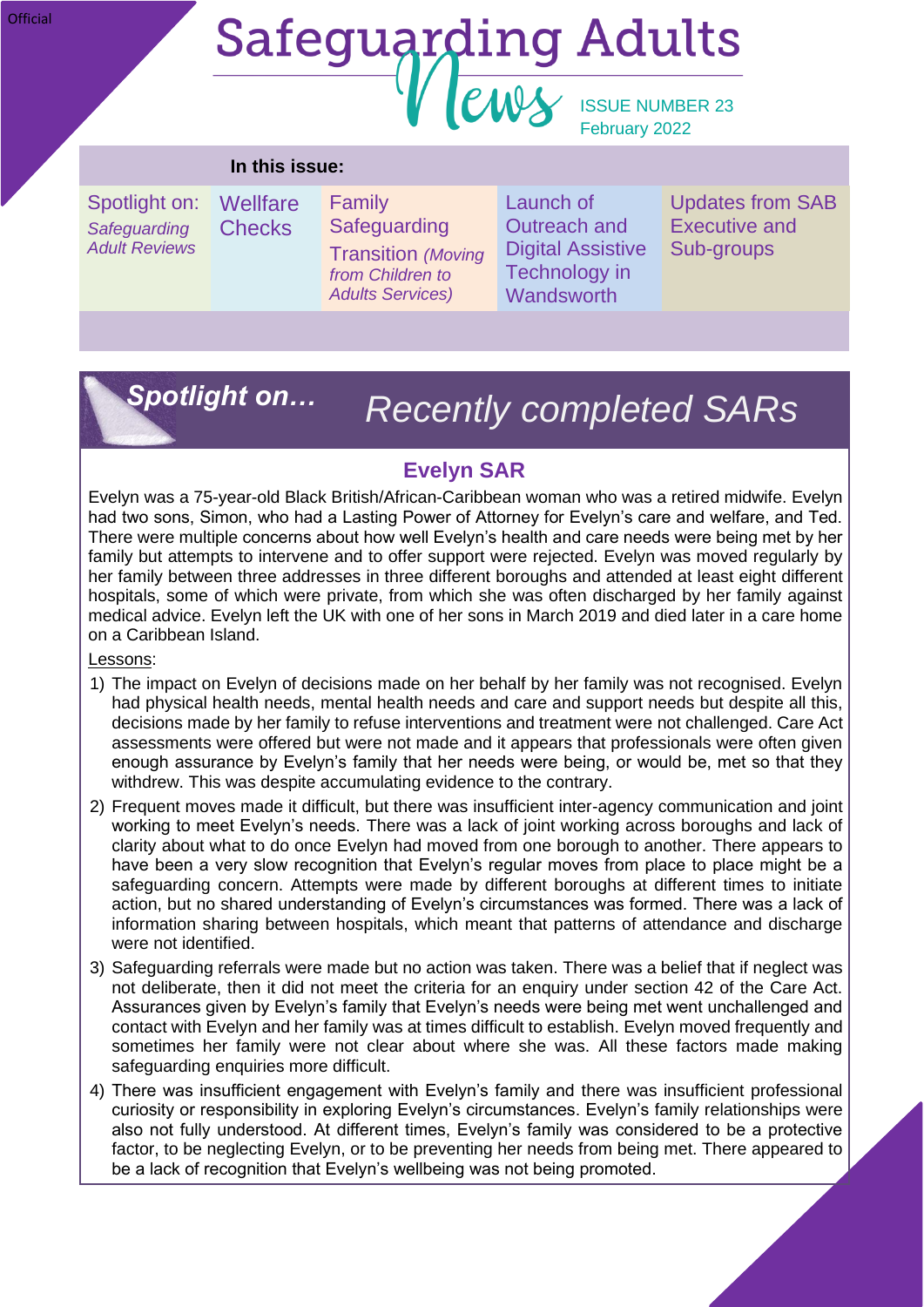## **Daniel SAR**

Daniel, a white British man, died at the age of 36. He had historical diagnoses of asthma, attention deficit hyperactivity disorder (ADHD), mild learning disability, and epilepsy. Daniel was known to drink alcohol excessively, and consumed alcohol to a level of dependency. He suffered from depression and low mood, and had experienced trauma, loss, and bereavement in his life. Daniel had been victim to financial exploitation and cuckooing. Daniel's mother had died and in his 20's, he lost a partner who died after having a seizure in the bath.

After one particular hospital admission Daniel was discharged into residential care, and from there into supported living. Over time Daniel began to disengage with services and with treatment. There were concerns about his ability to sustain his tenancy, use of alcohol, non-concordance with medication and the neglect of his room and himself. Daniel's room in the supported living project was described as being infested with flies, empty beer cans, and vermin. On 2 August 2018 Daniel had an epileptic seizure at home and died from a brain haemorrhage.

#### Lessons:

- 1) Daniel had multiple vulnerabilities and underlying health conditions which were known of but in this case, they appeared to be hidden from view in the focus by professionals on the most pressing needs – threat of homelessness and problem drinking.
- 2) The interventions and services met practical needs, basic needs, duty of care, and a protection imperative – Daniel was safe – but they failed to support him to engage or participate in a community he could connect with, nor (notwithstanding his close relationship with his father) develop or maintain a wider network of family and personal relationships.
- 3) The Care Act 2014, in addition to consolidating and modernising existing care and support law, sought to introduce a more holistic and personalised approach to "helping people achieve the outcomes that matter to them in their life" (DHSC, 2020). This means going beyond simple assessment and service provision to meet practical or physical needs, and embracing the vision of lives worth living, societal participation, and the creation of a 'good' life. This highlights how the basic approaches of Adult Social Care assessment and formulation of need does not yet match this vision or support this ambition.

# **00|||0000**

## **Welfare Checks**

As a result of the Michael SAR, which RWSAB completed in January 2021, the South-West Basic Command Unit of Met Police would like to give some more clarity on what and how Welfare Checks are carried out, as well as who to contact around Safeguarding queries.

The term 'Welfare Check' derives from when an external agency asks for the police to visit someone who is believed to be vulnerable or at risk, for a wide variety of reasons. However, checking welfare is not solely the responsibility of the police; other agencies also have a role to play. Police Officers carry out a 'welfare check' only where it is considered an emergency and there is a real concern that something serious is about to, or has already occurred to the individual on those premises. This response enables a professional intervention if an individual is in need of immediate assistance due to a health condition, injury or some other life-threatening situation. Unless this threshold is reached, Police have no power to take any action once outside those premises.

It is not part of the core duties of police to carry out general welfare checks on behalf of other nonpolice agencies. It is important that the most appropriate agency/service responds to the concern, which will often not be police. Where there is an evidenced risk to other professionals, Police will attend with them and will always take steps to keep them safe. SWL BCU will not, however, attend in their absence unless core responsibilities apply.

If more information or advice is needed from a police perspective, please contact the MASH team: For Wandsworth: [SWMailbox-.MASHWandsworth@met.police.uk](mailto:SWMailbox-.MASHWandsworth@met.police.uk) / 020 3276 3745 For Richmond: [SWMailbox-.MASHKingston/Richmond@met.police.uk](mailto:SWMailbox-.MASHKingston/Richmond@met.police.uk) / 020 8547 5008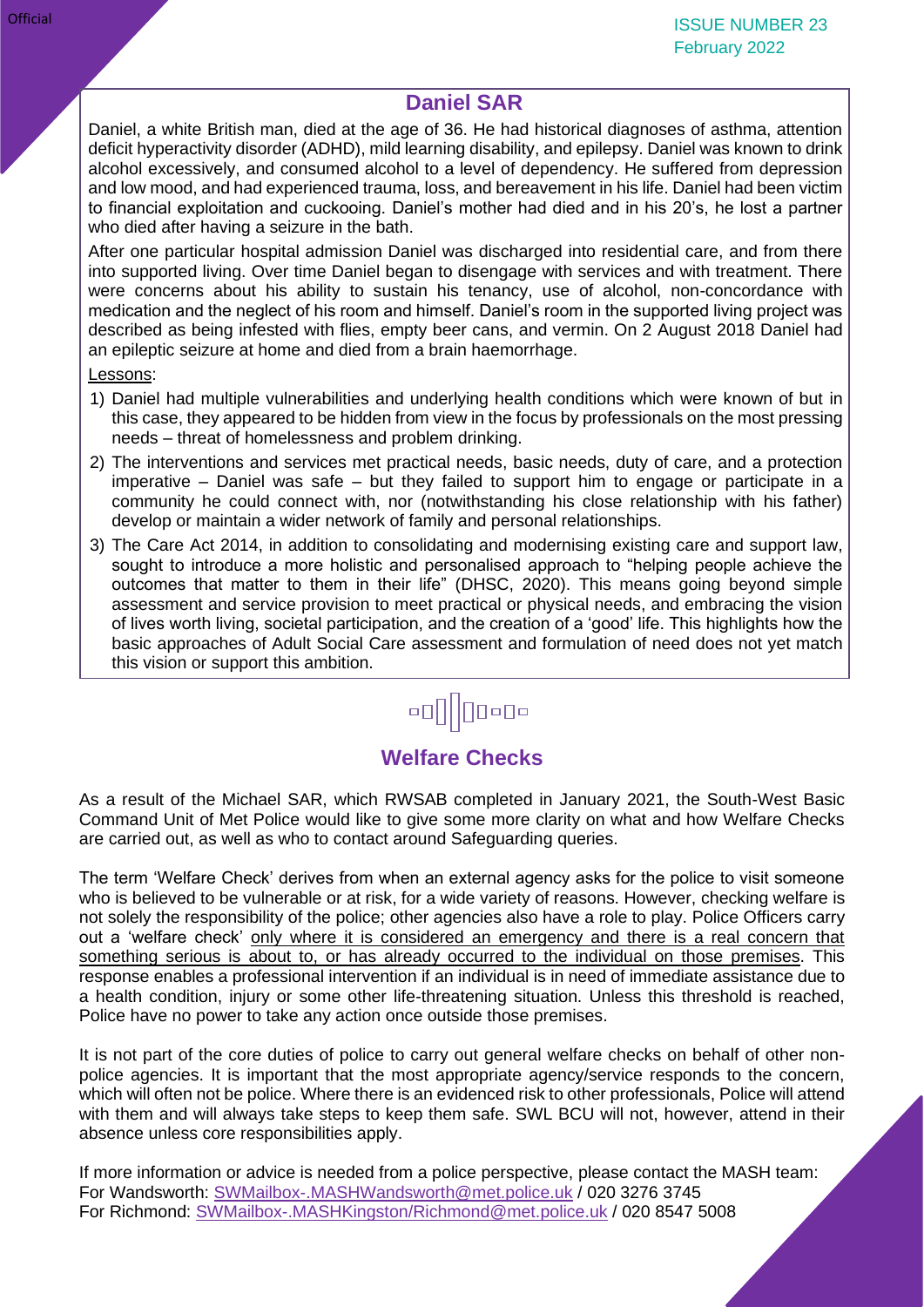## **Family Safeguarding**

Wandsworth is proud to be the first London borough to launch [Family Safeguarding](https://www.wandsworth.gov.uk/familysafeguarding) – a new strengthsbased approach that was developed in Hertfordshire in 2015. This new way of working focuses on supporting parents and carers with the aim of keeping children safely within their families.

This is achieved through a more collaborative way of working that encourages parents and carers to identify the changes needed within their own families. This approach will help services achieve better outcomes for children in Wandsworth by reducing the need for children to come into care.

### **Moving from Children to Adults Services (Transition)**

Children and Adult Services work together to identify young people who are likely to need support from Adult Social Care once they turn 18 years old. Transition planning usually begins in Year 9 (the school year in which the child has their  $14<sup>th</sup>$  birthday).

The Councils have created new information on our websites to help young people and the people who support them to understand what happens when moving from Children to Adult Services. This includes a helpful video from young people who have gone through the transition phase, as well the people that they are likely to come across during the transitions journey, case studies and useful contact information.

There are also two handy documents – Transitions Protocols and Transitions Pathway that provide information, advice and guidance throughout the transition phase. If you work with young people, please take a few minutes to read the new information.

[Richmond Transitions planning link](https://www.richmond.gov.uk/services/adult_social_care/adult_social_care_information_and_advice/who_we_can_help/moving_from_childrens_to_adult_services/transitions_planning)

[Wandsworth Transitions](https://www.wandsworth.gov.uk/health-and-social-care/adult-social-care/adult-social-care-information-and-advice/who-adult-social-care-can-help/moving-from-childrens-to-adults-services/transitions-planning/) planning link



## **Launch of Outreach and Digital Assistive Technology in Wandsworth**

From Monday 21 February 2022, Age UK Wandsworth is launching the outreach service (support to people in their own homes/in the community) as well as digital assistive technology. These services are for people with assessed eligible needs under the Care Act 2014.

The outreach service delivers flexible support based on a person's needs, including personal care where that is required, and provides respite support for carers. The support includes information, advice and signposting but mainly focuses on practical and enrichment type support to maintain independence. If the outreach support requires personal care during the visit, Age UK Wandsworth will sub-contract this to a regulated domiciliary care agency.

Referrals for **the outreach service** should be emailed to [outreach@ageukwandsworth.org.uk](mailto:outreach@ageukwandsworth.org.uk) A copy of the client's support plan should be included with the referral.

**The digital assistive technology** service will provide installation support and training to help people use the lower-level digital assistive technologies that are available. This follows on from a social work assessment and Council purchasing of the kit for people who need it.

Referrals for the digital technology service should be made through the mosaic form and emailed to [digital@ageukwandsworth.org.uk](mailto:digital@ageukwandsworth.org.uk)